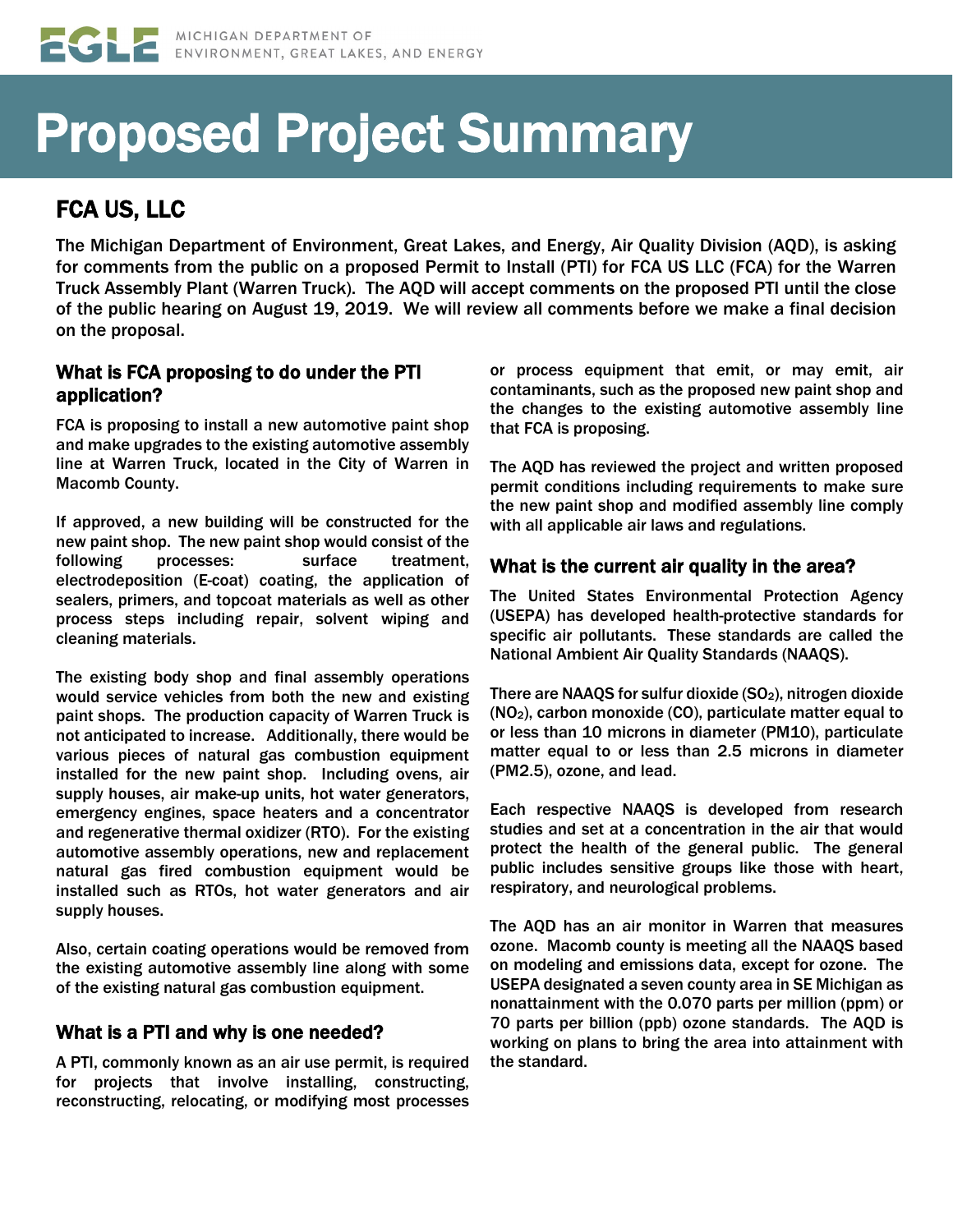Three year average of the 4th high ozone concentration at Warren.



#### NO2 at E.7 Mile - Detroit



#### PM2.5 at Detroit sites Linwood and E.7 Mile



### Will the facility meet air quality standards?

A computer model was used to look at the expected impacts of the proposed project's emissions on the air quality in the area surrounding Warren Truck. This type of computer model is called an air dispersion model and considers many factors. The model showed that the expected impacts of the emissions would be less than the applicable NAAQS for  $NO<sub>2</sub>$ , PM10, and PM2.5.

Michigan has developed health-based levels for additional pollutants referred to as toxic air containments (TACs) under its Air Toxics rules. The proposed TAC emissions would comply with the AQD's health-based screening levels.

### How can FCA request an increase in emissions in a nonattainment area?

The air pollution control rules for a nonattainment area are designed to allow new growth while still bringing the area back into attainment. One way to achieve this is through Nonattainment New Source Review (NNSR) permitting. A requirement of NNSR permitting is the need to provide emissions offsets. Offsets are federally enforceable reductions in actual emissions at a rate greater than the proposed increase in those emissions. NNSR permitting also requires a company to take restrictions that comply with the Lowest Achievable Emission Rate (LAER) for the nonattainment pollutant(s) or precursor(s).

In the permit application, FCA demonstrated the proposed project can meet the requirements of NNSR permitting, including offsetting the requested emissions increase. FCA will offset the requested emissions increase of volatile organic compounds (VOCs), a precursor for ozone, by taking enforceable reductions on existing equipment at the Warren Truck Assembly Plant. These reductions are included in the proposed permit conditions.

# Where can I find more information?

There are two ways to find more information about the PTI application: The Technical Fact Sheet has additional details about the project and how it will meet the rules and regulations, and AQD staff can provide additional information upon request. Here are some examples of information you may find useful:

- A summary of the reviews completed by AQD staff.
- How the project will affect air quality and public health.
- A summary of what the proposed permit would require FCA to do.
- A summary of the allowed emissions that are included in the proposed permit.
- The rules and regulations that apply to the project.
- Example emission calculations.